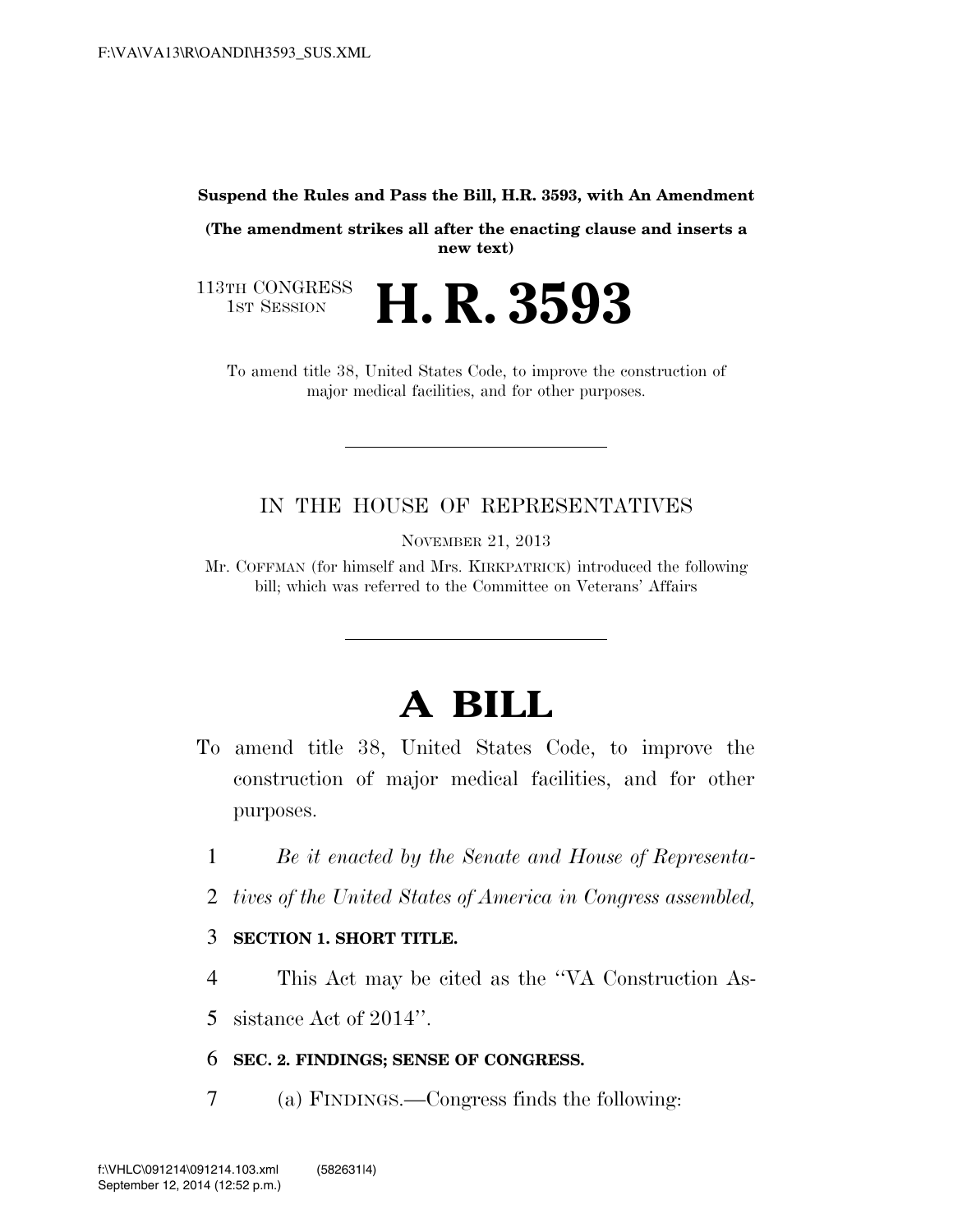| $\mathbf{1}$   | (1) According to testimony by the Director of          |
|----------------|--------------------------------------------------------|
| $\overline{2}$ | Physical Infrastructure of the General Account-        |
| 3              | ability Office before the Committee on Veterans' Af-   |
| $\overline{4}$ | fairs of the House of Representatives in May 2013,     |
| 5              | schedule delays of major medical center construction   |
| 6              | projects of the Department of Veterans Affairs have    |
| 7              | averaged 35 months, with the delays ranging from       |
| $8\,$          | 14 months to 74 months.                                |
| 9              | (2) The average cost increase attributed to such       |
| 10             | delays has been $$336,000,000$ per project.            |
| 11             | (3) Management of the major medical facility           |
| 12             | projects currently underway as of the date of the en-  |
| 13             | actment of this Act in Denver, Colorado, Orlando,      |
| 14             | Florida, and New Orleans, Louisiana, should be sub-    |
| 15             | ject to the oversight of a special project manager of  |
| 16             | the Army Corps of Engineers that is independent of     |
| 17             | the Department of Veterans Affairs because, accord-    |
| 18             | ing to the Comptroller General of the United States,   |
| 19             | such projects have experienced continuous delays       |
| 20             | and a total cost increase of nearly $$1,000,000,000$ . |
| 21             | (b) SENSE OF CONGRESS.—It is the sense of Con-         |
| 22             | gress that                                             |
| 23             | (1) the management of the major medical cen-           |
|                |                                                        |

 ter construction projects of the Department of Vet-erans Affairs has been an abysmal failure; and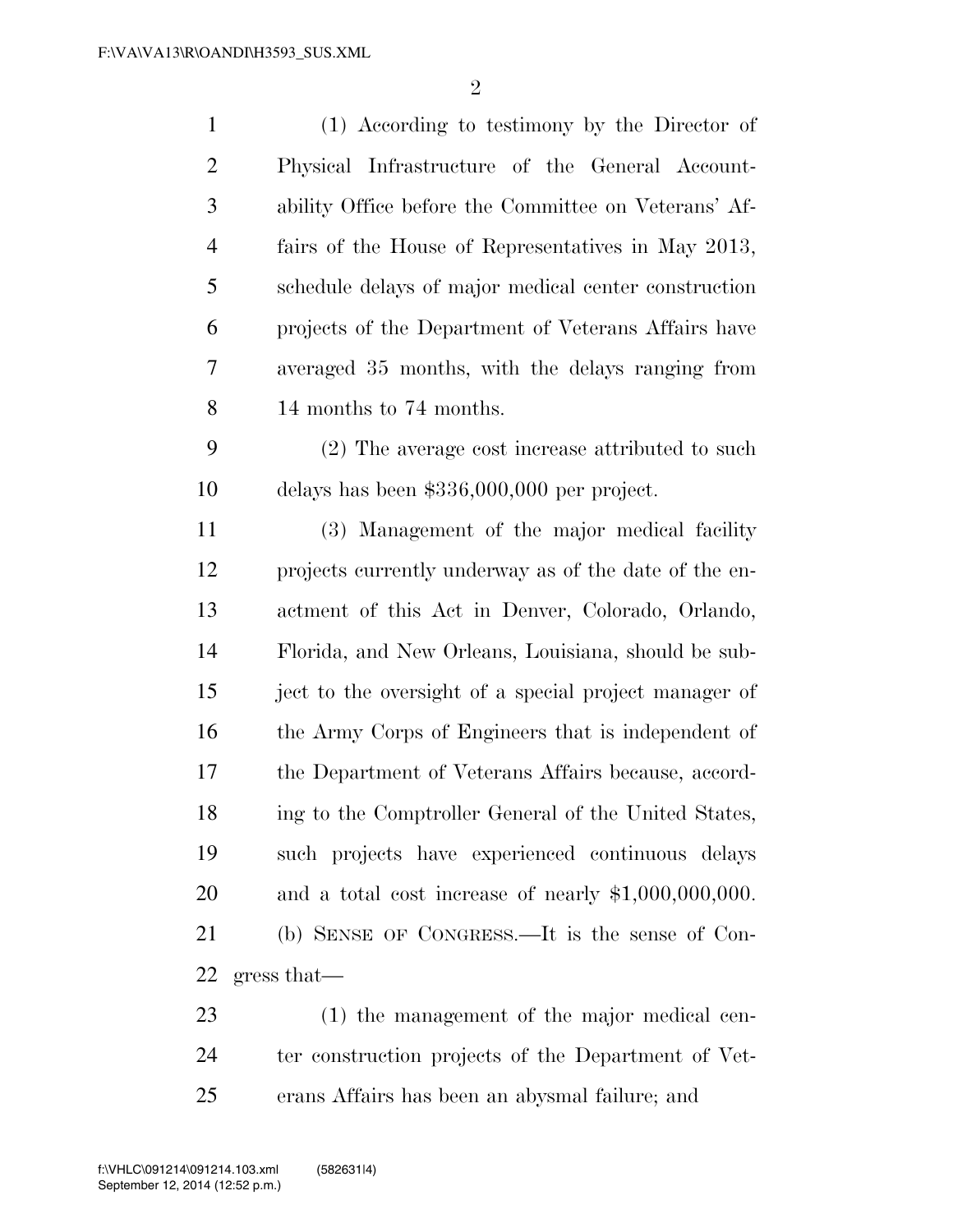(2) in order to minimize repeated delays and cost increases to such projects, the Secretary of Vet- erans Affairs should fully implement all rec- ommendations made by the Comptroller General of the United States in an April 2013 report to im- prove construction procedures and practices of the Department.

# **SEC. 3. IMPLEMENTATION OF MAJOR MEDICAL FACILITY CONSTRUCTION REFORMS.**

 Section 8104 of title 38, United States Code, is amended by adding at the end the following new sub-section:

 ''(i)(1) With respect to each project described in paragraph (2), the Secretary shall—

 ''(A) use the services of a medical equipment planner as part of the architectural and engineering firm for the project;

 ''(B) develop and use a project management plan to ensure clear and consistent communication among all parties;

21  $\langle ^{\prime}(C) \rangle$  subject the project to construction peer ex-cellence review;

- 23  $"({\rm D})$  develop—
- 24  $\frac{1}{10}$  a metrics program to enable the moni-toring of change-order processing time; and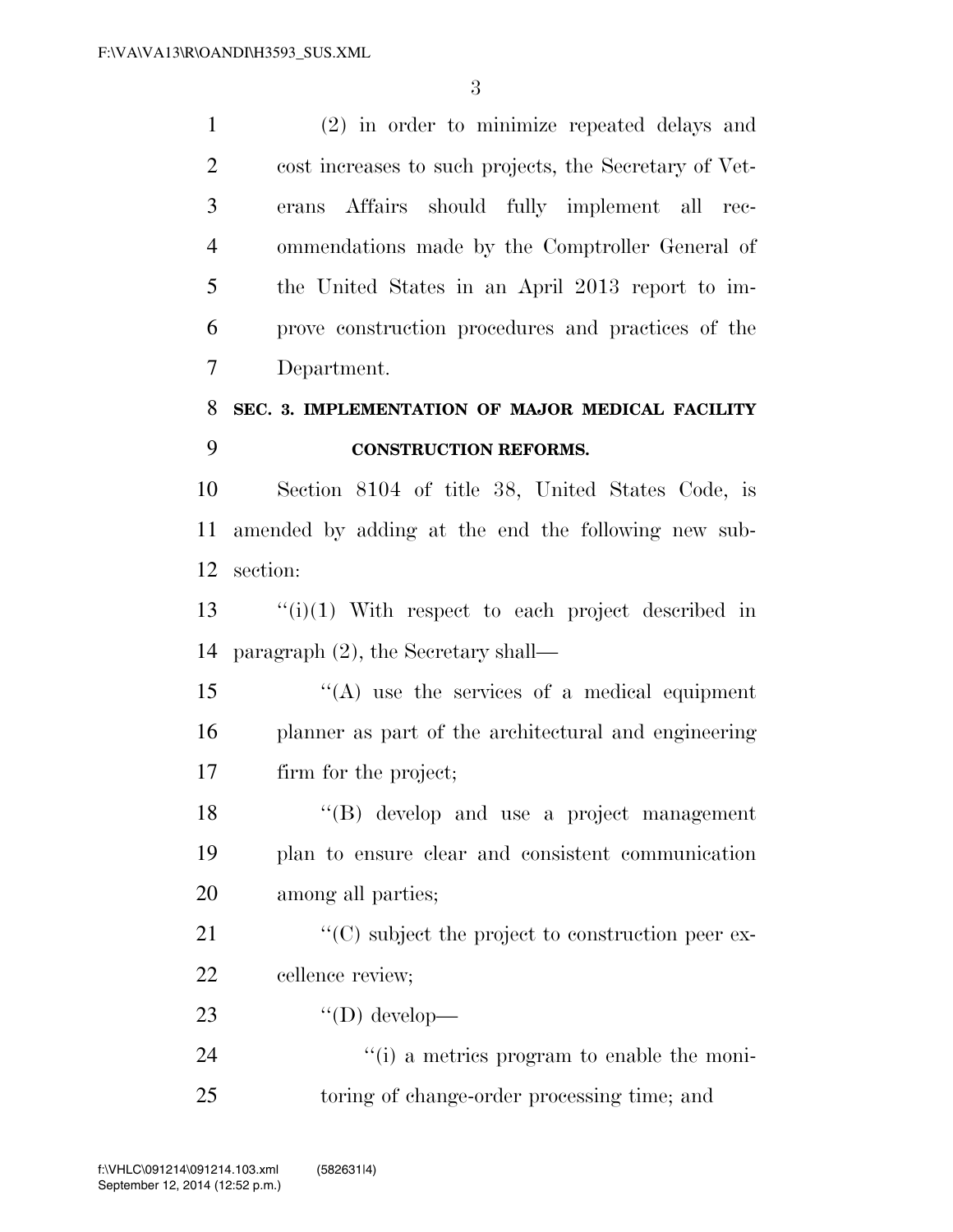1 ''(ii) goals for the change-order process consistent with the best practices of other de- partments and agencies of the Federal Govern-ment; and

 ''(E) to the extent practicable, use design-build processes to minimize multiple change orders.

 $7 \cdot \text{``(2)}$  A project described in this paragraph is a con- struction or alteration project that is a major medical fa-cility project.''.

# **SEC. 4. SPECIAL PROJECT MANAGER FOR CERTAIN MED-ICAL CENTER CONSTRUCTION PROJECTS.**

 (a) APPOINTMENT OF SPECIAL PROJECT MAN- AGER.—Not later than 180 days after the date of the en- actment of this Act, the Secretary of Veterans Affairs shall enter into an agreement with the Army Corps of En- gineers to procure, on a reimbursable basis, the services of the Army Corps of Engineers with respect to appointing not less than one special project manager who has experi- ence in managing construction projects that exceed \$60,000,000 to oversee covered projects until the date on which the project is completed.

 (b) DUTIES.—A special project manager appointed under subsection (a) to oversee a covered project shall— (1) conduct oversight of all construction-related operations at the project, including with respect to—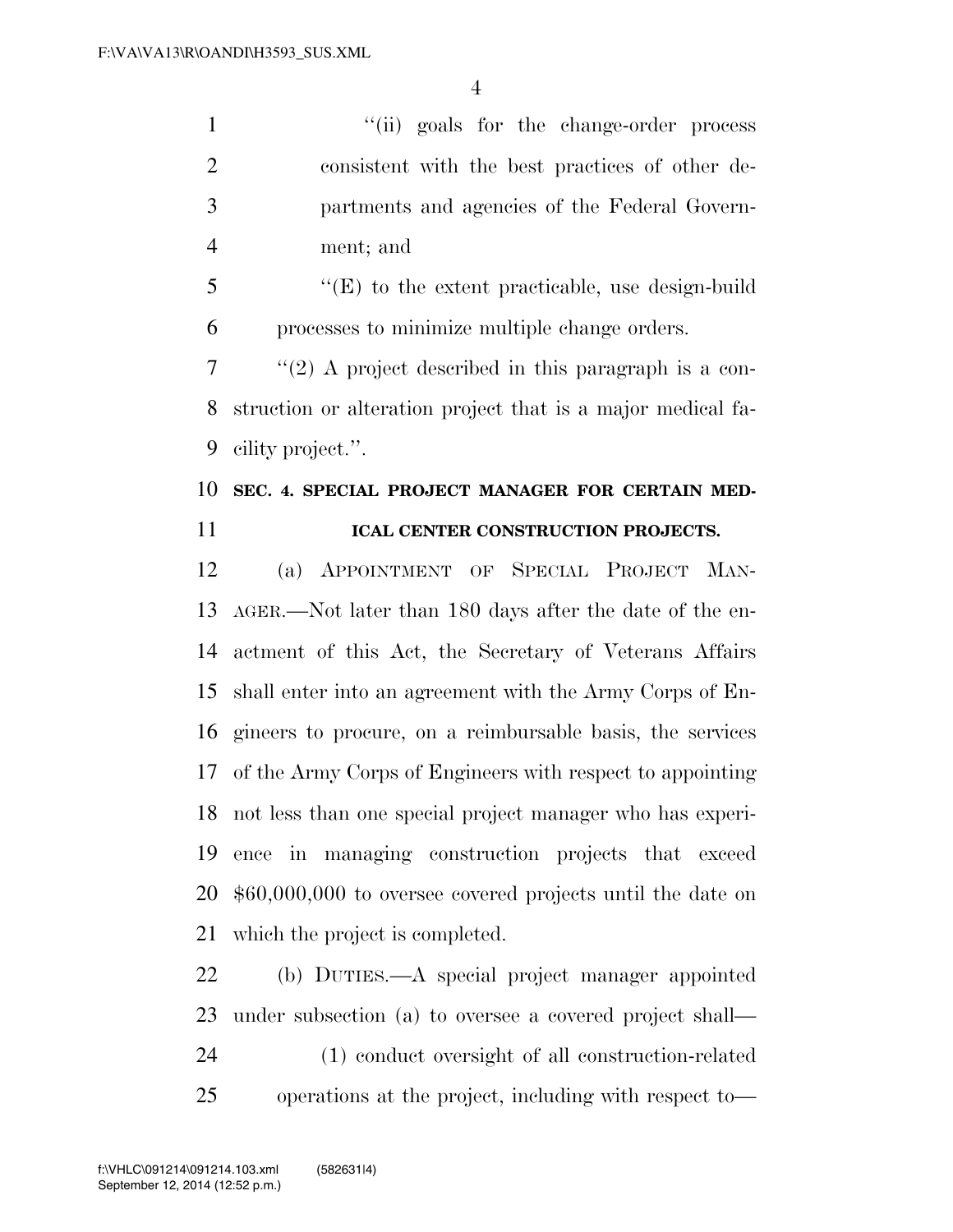| $\mathbf{1}$   | (A) the performance of the Department of                |
|----------------|---------------------------------------------------------|
| $\overline{2}$ | Veterans Affairs involving the prime contrac-           |
| 3              | tors; and                                               |
| $\overline{4}$ | (B) the compliance of the Department with               |
| 5              | the Federal Acquisition Regulation, including           |
| 6              | the VA Acquisition Regulation;                          |
| $\tau$         | (2) advise and assist the Department in any             |
| 8              | construction-related activity at the project, including |
| 9              | the approval of change-order requests for the pur-      |
| 10             | pose of achieving a timely completion of the project;   |
| 11             | and                                                     |
| 12             | (3) conduct independent technical reviews and           |
| 13             | recommend to the Department best construction           |
| 14             | practices to improve operations for the project.        |
| 15             | (c) PLANS AND REPORT.—                                  |
| 16             | (1) COMPLETION PLANS.—Not later than 90                 |
| 17             | days after being appointed under subsection (a), a      |
| 18             | special project manager shall submit to the Commit-     |
| 19             | tees on Veterans' Affairs of the House of Represent-    |
| 20             | atives and the Senate detailed plans of the covered     |
| 21             | project for which the special project manager is so     |
| 22             | appointed.                                              |
| 23             | (2) PROGRESS REPORTS.—Not later than 180                |
| 24             | days after being appointed under subsection (a), and    |
| 25             | each 180-day period thereafter until the date on        |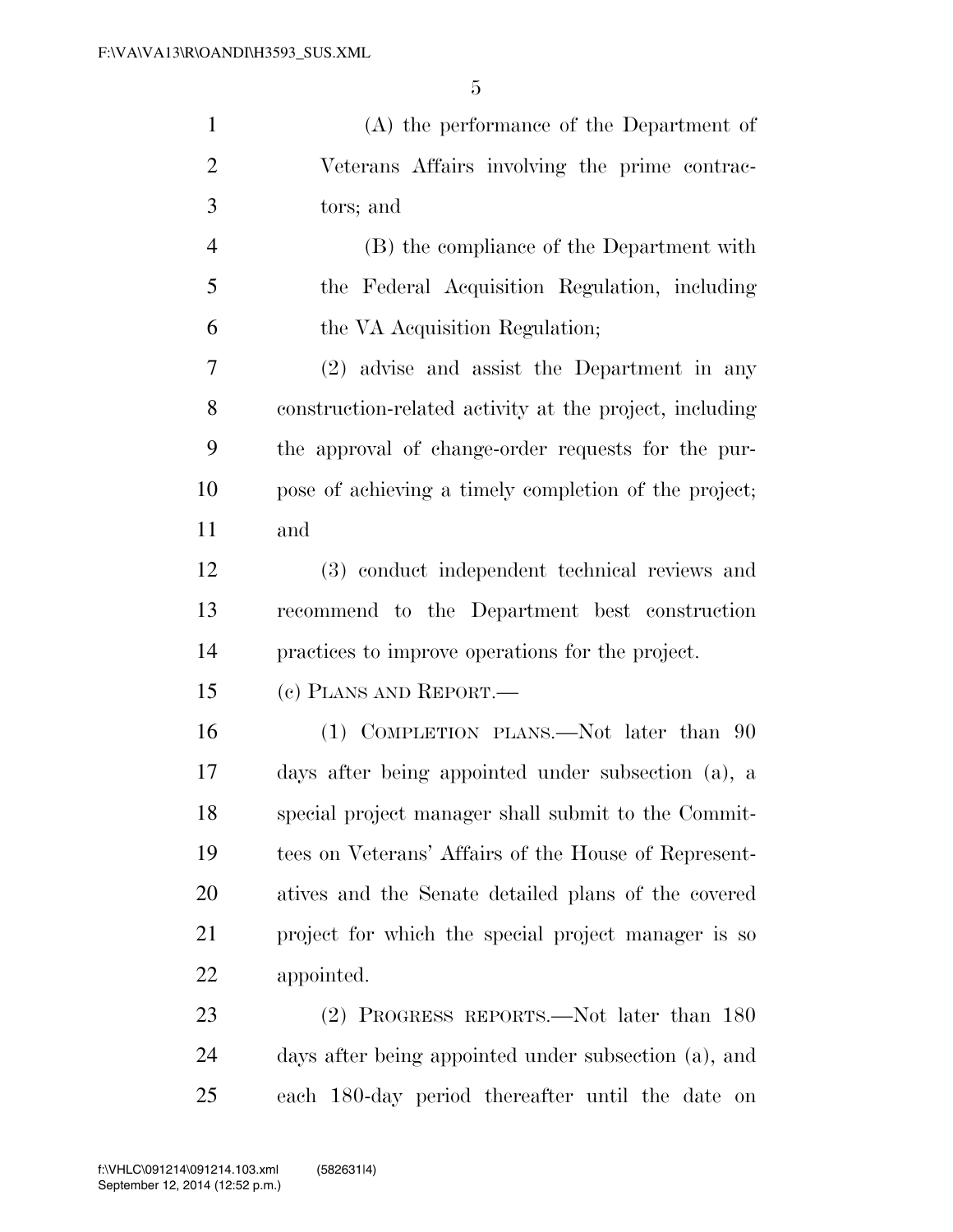| $\mathbf{1}$   | which the covered project is completed, a special     |
|----------------|-------------------------------------------------------|
| $\overline{2}$ | project manager shall submit to the Committees on     |
| 3              | Veterans' Affairs of the House of Representatives     |
| $\overline{4}$ | and the Senate a report detailing the progress of the |
| 5              | covered project for which the special project man-    |
| 6              | ager is so appointed. Each report shall include—      |
| 7              | (A) an analysis of all advice and assistance          |
| 8              | provided to the Department under subsection           |
| 9              | (b);                                                  |
| 10             | (B) an analysis of all changes ordered by             |
| 11             | the Department with respect to the project, or        |
| 12             | claimed to have been made by contract between         |
| 13             | the Department and the prime contractor, in-          |
| 14             | cluding the extent to which such changes com-         |
| 15             | ply with the Federal Acquisition Regulation, in-      |
| 16             | cluding the VA Acquisition Regulation;                |
| 17             | (C) an analysis of the communication and              |
| 18             | working relationship between the Department           |
| 19             | and the prime contractor, including any rec-          |
| 20             | ommendations made by the prime contractor to          |
| 21             | aid in the completion of the project; and             |
| 22             | (D) identification of opportunities and rec-          |
| 23             | ommendations with respect to improving the op-        |
| 24             | eration of any construction-related activity to       |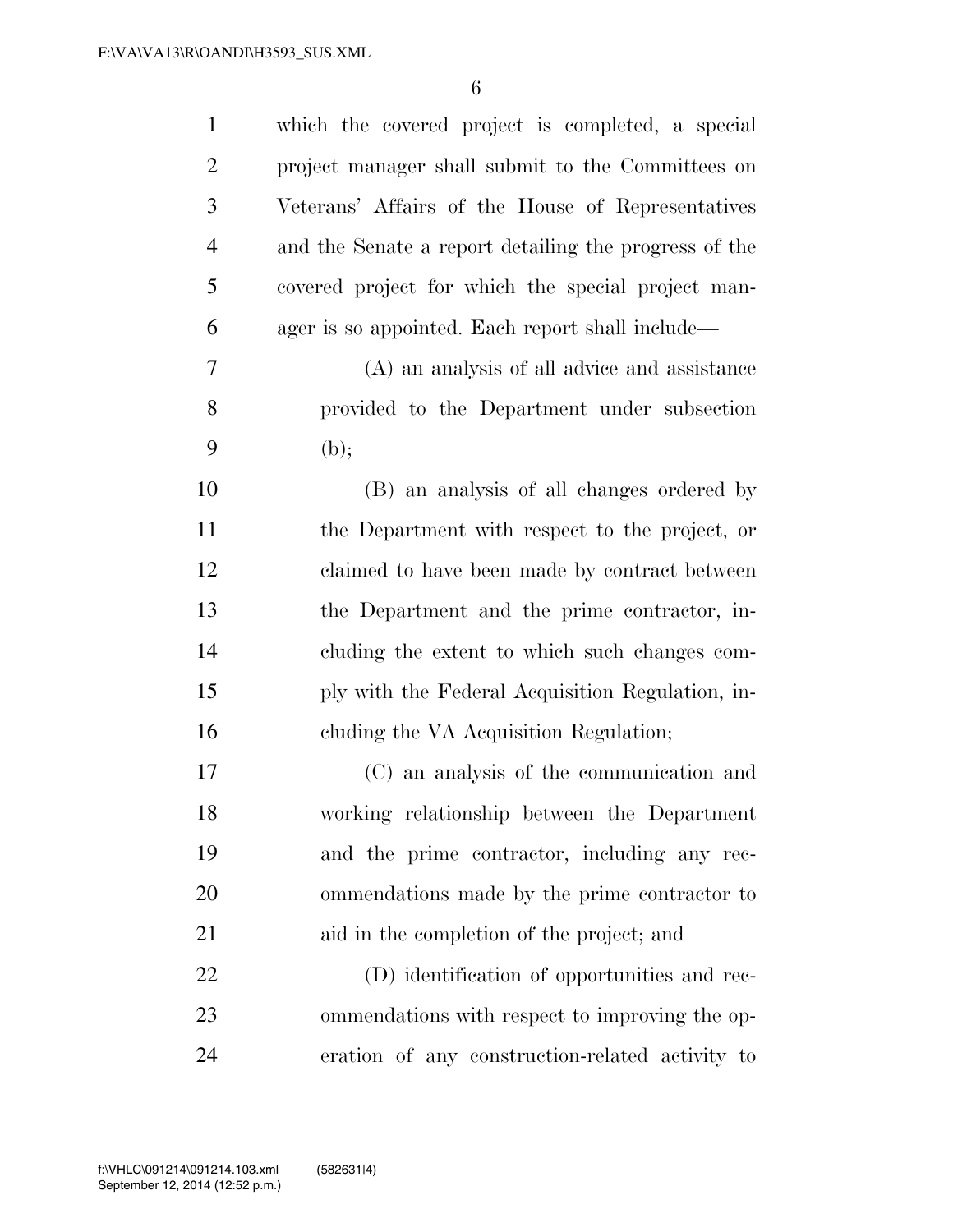reduce costs or complete the project in a more 2 timely manner.

(d) COOPERATION.—

 (1) INFORMATION.—The Secretary of Veterans Affairs shall provide a special project manager ap- pointed under subsection (a) with any necessary doc- uments or information necessary for the special project manager to carry out subsections (b) and (c).

 (2) ASSISTANCE.—Upon request by the special project manager, the Secretary shall provide to the special project manager administrative assistance necessary for the special project manager to carry out subsections (b) and (c).

 (e) COVERED PROJECTS DEFINED.—In this section, the term ''covered projects'' means each construction project that is a major medical facility project (as defined 17 in section  $8104(a)(3)(A)$  of title 38, United States Code) that—

 (1) was the subject of a report by the Comp- troller General of the United States titled ''Addi- tional Actions Needed to Decrease Delays and Lower Costs of Major Medical-Facility Projects'', numbered GAO–13–302, and published in April 2013; and